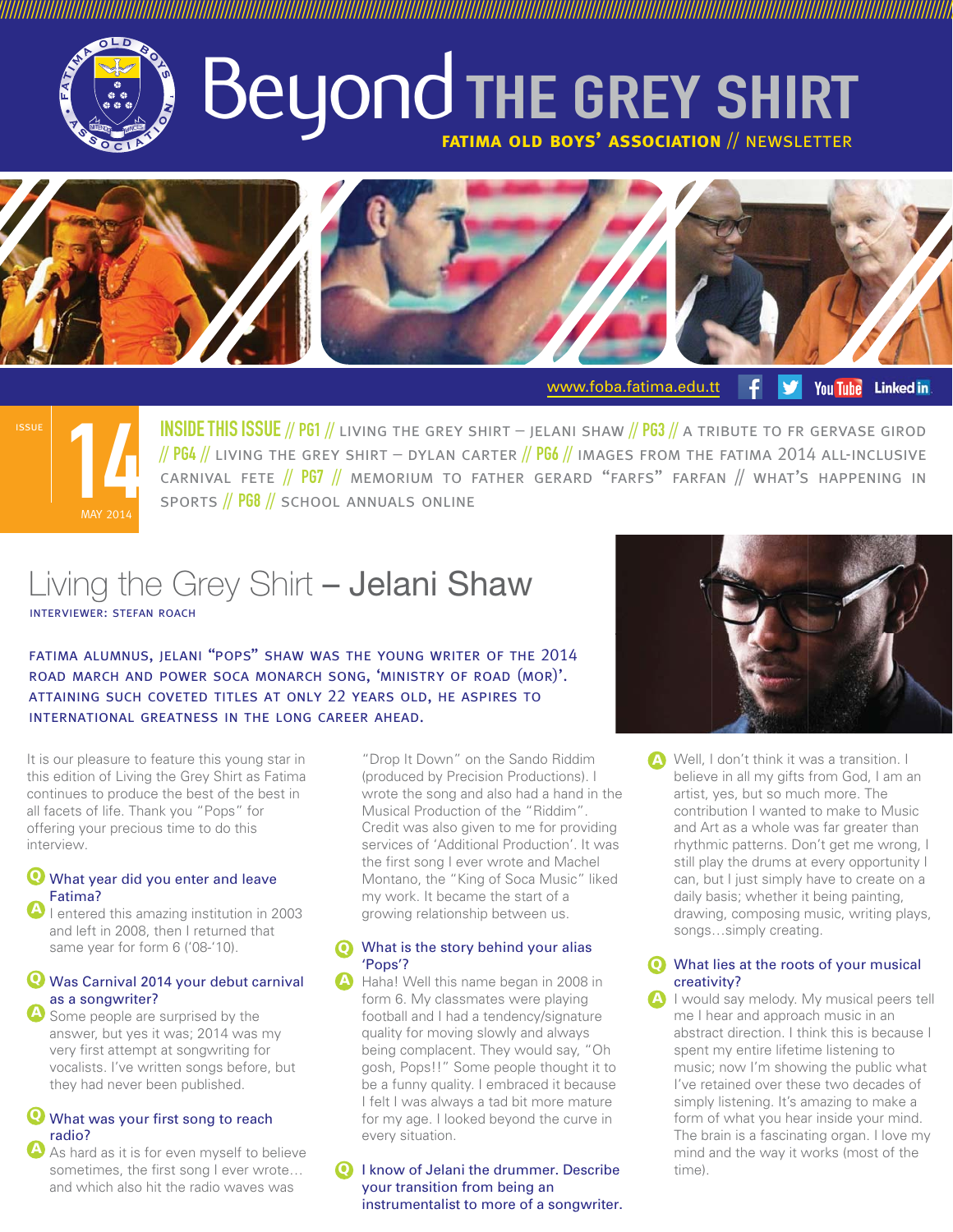BEYOND THE GREY SHIRT

**A**

**A**

**A**

## How did family life contribute to your **Q** musicianship?

 That question should be how they didn't! LOL. My family is filled with creative people. My father is a well known jazz-guitarist, teacher and performer named Theron Shaw. He played alongside Andre Tanker in the 80s and 90s up until his death in 2003. He was like a brother to my father and a second father to me. I vividly recall going to his home after primary school with dad and playing his Marimba and other instruments. Dad's friends, who are mostly musicians always encouraged my brother and I to follow in his footsteps and go beyond, and that we are.

 My mother is Barbara Crichlow-Shaw. She was the first woman to ever be elected on the executive of Pan-Trinbago. She managed a few Steelband orchestras including the then, Catelli All Stars, Flabej and currently, Sadiki Stiks on Steel. She, outside of her primary, managerial post at TSTT, was the voice of Panorama to the radio airwaves for an astounding 27 years of broadcasting. She can hear a steel band orchestra and instinctively know whether a particular section isn't tuned well. I judge my songs and creativity with her ears firstly. So it is safe to say I was raised in a House of Music.

## How did you get into the HD camp? **Q**

 I worked with Advokit Productions for two years contributing to many popular works such as the Intercol Riddim which featured Machel Montano, Kerwin Du Bois, Nadia Batson and Bunji Garlin. I was credited for my services of "Additional Live Drums" on that project, but I felt like I could do more. I got in contact with Precision Productions and expressed my undeviating need to get into the fraternity of writing and production. They were familiar with work I already contributed to, and gave me the opportunity to work with their team and write songs.

 Machel Montano heard a few of the songs I had drafted as demo's and gravitated toward them. I was and still am immensely grateful for the opportunities he gave me this season. They have and will change my life forever.

## What songs did you write for Carnival **Q** 2014?

- This year I wrote three songs, which were all sung by Machel Montano:-
- (i) "Drop it Down" Sando Riddim
- (ii) "Ritual"- Sun Dance Riddim
- (ii) "Ministry of Road"- 2014 International

Soca Monarch (Power Category) and Road March winning song. I continue to clearly state that I am a co-writer and producer of that amazing piece of work, which we all collaborated to make what it is today.

#### How is it working with Machel? **Q**

It is honestly a dream come true. I really am a fan, so to sit in the same room, bouncing off ideas in my mind, and watching his face light up, seeing where I'm coming from and agreeing, makes me know I'm doing something right. He is a true hard-worker who believes in having, being, knowing and utilizing the best in all categories. Some say he is a perfectionist; I think we are alike.

#### How is it working with Kitch? **Q**

**A**

**A**

 Kernel Roberts is and will always be the first producer/songwriter to really take me in and show me the ropes of crafting a well-structured soca song. He is one of the best artists of this world to me and his legacy is his fathers', for they are one and the same. We both had separate interview-articles in the local "E TNT" magazine, and we equally spoke highly of each other. The respect is there between us. We knew each other before we were on this level and we are indeed, family.

#### Your song Ministry of Road has won both Power Soca Monarch and Road March. Is there anything left for you to achieve as a writer? **Q**

 Oh of course! Honestly speaking, to have won the two most coveted titles in your country's culture for soca music, in my first official year, is by far the best present for my upcoming birthday, my family name and career, locally. I have full intention on writing and producing bigger and better songs as I grow as a creative; both inside and outside of the Caribbean region. **A**

#### What are your dreams? **Q**

**A**

 To become a recipient of several Grammy, Billboard, American Music Awards (AMA's), Brit Awards and Academy Awards. To be inducted into the Rock and Roll Hall of Fame (even if by the association of another). To be named as one of the individuals who HELPED carry Caribbean music further than before. I simply want to "take the flambeau further." To write and produce alongside the best in the world.

#### What keeps you grounded? **Q**

 My simple desire for love, happiness and God keeps me sane. The Bible is also a good read. **A**

#### Machel admitted in an interview that MOR was a political commentary. Was this your original concept or did the song evolve into being such? **Q**

It is a political commentary. It was always a statement and desire for a better Carnival experience. The lyrics for all my songs have strong themes. I want to urge people to think and react accordingly. We have voice. **A**

#### If you were the Minister of Arts and Multiculturism, how would you improve Carnival? **Q**

 I honestly want to have a meeting with him to discuss a few ideas my team and I have for Carnival. But if I were him, I would simply do my very best to ensure that our Art and Artists are treated with the utmost respect, and most of all, given a voice. I want to do for artists what The Mighty Sparrow did for Calypsonians and TUCO. **A**

#### What is your opinion on the COTT vs. TTCO issue? **Q**

 I believe that sooner or later a resolution will be found because this is business. It's called Show business for a reason, not show-fun. **A**

#### Share some memories of performing alongside musicians while at Fatima. **Q**

 Oh man! Gerrain Newton, Johann Chuckaree, Chris Bhageraty, Cassell George, Nkosi Gyasi Meyers, Gregory Joseph and I started a small band called "Las' Minute." We played at all the events for the school. Masses in church, School functions like May Fair, Graduations etc. It has really come a long way and I urge the students and teachers to show the musical students attention and encouragement. It was really a quiet time when we tried to have a voice. Now the students have lots of opportunity and respect from other students for their talents. The drama department of the school also needs to continue to flourish. Invest in the arts from now.

#### What morals and values do you carry from Fatima into your professional life? **Q**

A I remember that every man is created equal, but some grasp opportunity differently. I remember that the brotherhood spans so far and wide. We really are cut from another cloth, us Fatima Boys. We have an edge in all we do; it looks better, more refined and professional than others.

 What is the most valuable lesson you learnt at Fatima? To forgive someone who was once an **Q**

**A**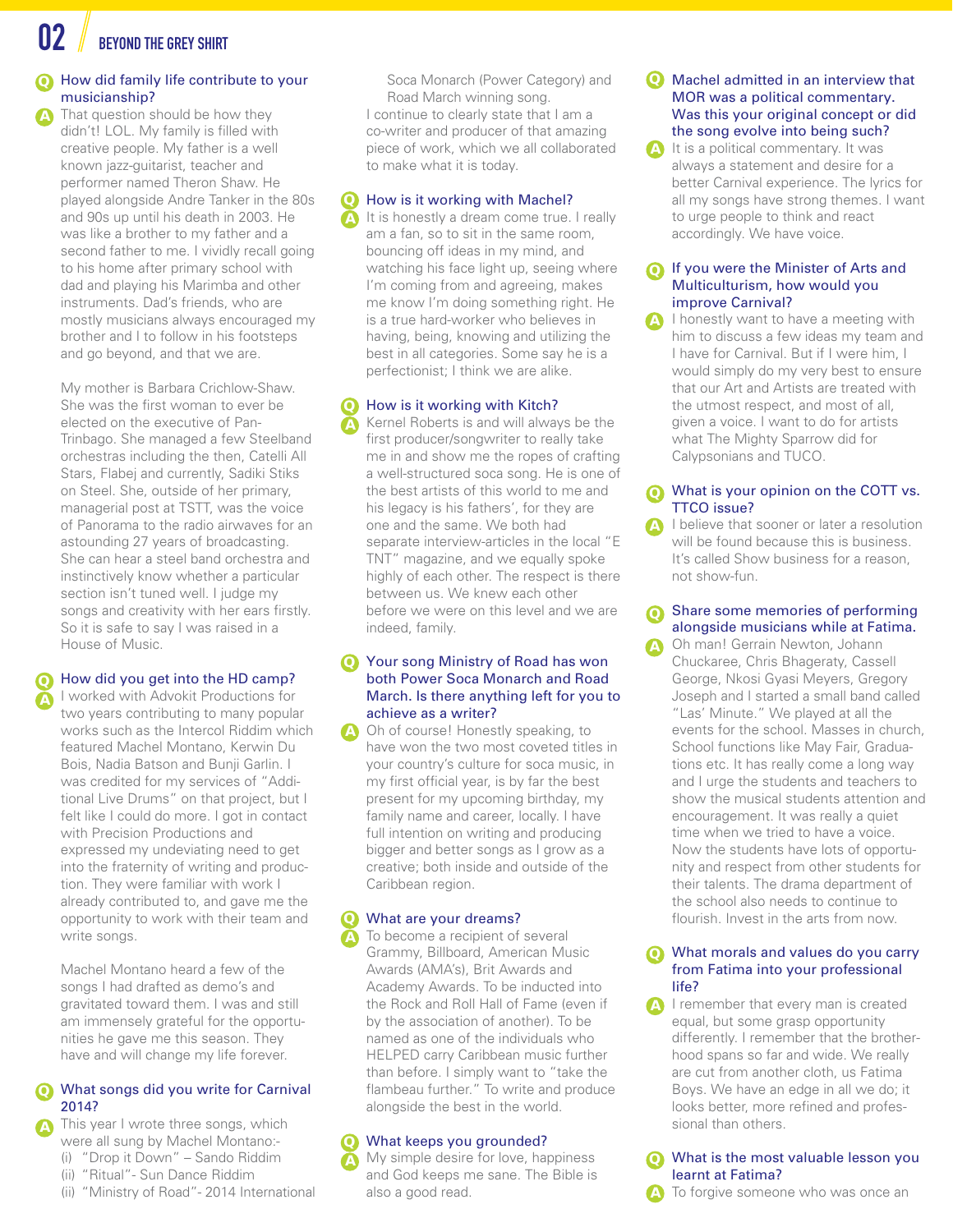

## BEYOND THE GREY SHIRT  $\parallel$  03

enemy. There is so much strength in forgiveness.

### What is your happiest memory of your **Q** Fatima days?

**A** Being asked anytime to offer musical accompaniment to events. It has always been and will forever be a pleasure to do so.

#### Which Fatima teachers do you share those Road March and Soca Monarch titles with? **Q**

 I share these titles with ALL the past and present teachers of this institute. No Fatima College member can be left out. Father Gregory at the top though. **A**



## A Tribute to Fr Gervase Girod CSSP

by glen roach

the headline on the last page of this week's catholic news (march 30, 2014) reads: 'pope: clergy must be caring.' how significant as i sat down to pen an article on fr gervase girod whom i have always considered a most caring, warm-hearted, patient and compassionate person with a genuine interest in people.

This has been reflected in his relationships with the communities of Fatima College, Holy Name Convent, Providence, St Dominic's Home in Belmont and St Theresa's Parish in Woodbrook.

2014 is a landmark year for Fr Girod as he celebrates his eightieth birthday and also the fiftieth anniversary of his ordination to the priesthood. He was born in 1934 to Louis and Lena Girod, the eldest of eight children. He lived in Picton Street in Newtown, attended Miss Boucaud's Private School and later St Mary's College. He came under the early influence of Fr Toba Valdez as a member of the Sixth Trinidad Sea Scouts. He recognized the value of Scouting in deepening spirituality, building character in addition to developing aquatic skills.

In 1954, he entered the novitiate of the Holy Ghost Fathers in Quebec, Canada accompanied by another St Mary's graduate, Reginald de Four. He then left for Dublin in Ireland to attend the Holy Ghost Fathers' seminary there. He also obtained a Bachelor of Arts Honours degree in French and English Literature at the University College of Dublin. He returned home to teach at St Mary's as a 'prefect'. He then left for Canada to complete

his studies and in 1964 he and Father de Four ordained priests by Archbishop Finbar Ryan at Rosary Church as the Cathedral was under repair. They were the first Holy Ghost Fathers to be ordained in Trinidad. He completed a year of theological studies and in 1965 was appointed to Fatima College where he remained for 25 years.

Fr Girod immediately took over the reins of the Sea Scouts and led it to be one of the best in the country. In 1966, he started the Mayfair as a fundraising activity for the Scouts. He concentrated on the spiritual development of his pupils and built long lasting relationships with his charges and their families. He served as Lower Form Dean and also as Vice Principal but as the years rolled by he focused more on the teaching of Religion. On his retirement from teaching, he served as Parish Priest of St Patrick's in Newtown before his appointment to St Theresa's in Woodbrook.

Fr Girod believes that teaching is all about "relationships" based on "unconditional love" where "every pupil is important". He states his philosophy towards education in an article in the Fatima annual 1981 – 1982. He writes: "a school can never be satisfied with



being only an exam-oriented institution. It must be a community. Here should be an atmosphere of welcome, of acceptance, of trust, where each student feels wanted and appreciated. The school today must be a community in which each individual student is important, where care is given especially to those who are in any way disadvantaged or marginalized."

I have been guided by several words and phrases during my tenure at Fatima – "Fatima family," "community," "for the good of the boys," "service before self," "a happy staff is a productive staff," "well-rounded individual," and "every pupil is important." I ascribe the last phrase to Fr Gervase Girod, a truly caring individual.

Thanks Father and congrats on your milestones this year.

Fr Girod's milestone of 50 years as a priest this year will be celebrated at Fatima College on Sunday 1st June 2014, with a Mass at 10.30 am to be said by Bishop Jason Gordon in the College Chapel, followed by lunch in the Hall.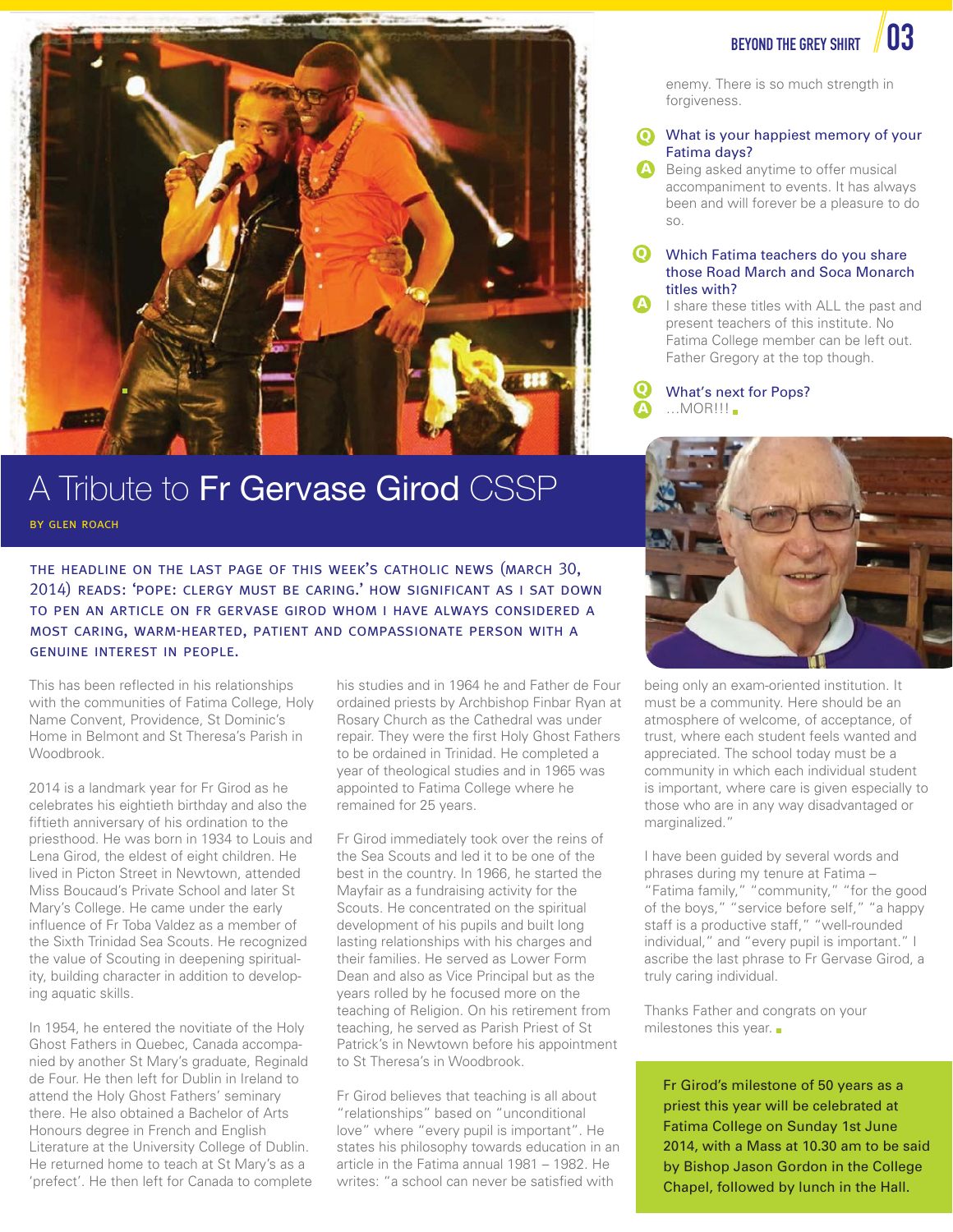

## Living the Grey Shirt - Dylan Carter

interviewer: stefan roach

fatima alumnus and top junior swimmer dylan carter was named the first citizens sports foundation male youth of the year 2013 at the foundation's youth awards ceremony at the hyatt regency hotel on friday 31st january 2014. dylan won silver at the dubai fina junior world swimming championships in a national record time in the men's 50m butterfly event last august.

Dylan Carter entered Fatima in 2007 and left in 2012 after the CXC examinations.

- When did you start swimming? **Q**
- **A** I started swimming relatively late at 12 yrs old. I started training at the Marlin's Swim Club under Franz Huggins.

## Tell me about your first competition. **Q**

**A** My first competition was when I was in Form two during the summer of 2008. I think I got six silvers and a bronze. It was great encouragement. It was a goodwill tournament that is held every year between Guyana, Trinidad, Barbados and Suriname…a developmental meet.

## When did you realize that you wanted **Q** to pursue swimming as a career?

**A** I told Franz that after that first competition, I wanted to go back to playing Water Polo but I performed so well in the competition that he encouraged me to continue to train with him till December when there was supposed to be an invitational meet at Marlins. I continued to train with him, then I blew his and my expectations out of the water with my performance. I realized that this was my God given talent and I couldn't waste it. This was December 2008.

## What is your specialty in swimming? **Q**

**A** I swim everything from 400m down, all the strokes except breaststroke. It works for me to be as versatile as possible for

now. I think my best events now are 200 m free, 50m fly, 100m back.

#### What College do you attend? Why did you choose it? **Q**

 I'm at the University of Southern California in Los Angeles. Franz was really the one that encouraged me to attend this University. Of course I weighed my options and visited many other Universities. However, when I visited the University of Southern California, that sealed the deal. I was blown away. It was so much better than the others I visited…I had to go there. **A**

#### Who has been your major source of encouragement so far? **Q**

 I think it varied with different stages in life so far. When I now started I always looked up to Joshua (Romany). He was so fast. My only goal was to be faster than him. Now that I am faster than him, I realize that I am not satisfied…I just want to be faster than everybody. Joshua and I have a friendly rivalry. My times are better than his now, but he is a great athlete so you never know what could happen. That's meh boy though! **A**

#### Why did you choose Fatima? **Q**

**A**

 Lots of my friends went Fatima. My dad went Fatima, my uncles…it's like a family tradition.

**Q** How was your experience at Fatima?



**A** I enjoyed it a lot. I can't say I had any bad experience. The last two years were a bit tough especially mixing training with CXC preparations. Some teachers gave me a hard time but I did alright in CXC in the end.

#### Which teachers were the most encouraging? **Q**

 I like Mr. Maraj a lot…he was my Physics teacher, Mr. Young, Fr. Gregory…he's cool. Mr. Al Cooper was cool. **A**

 Mr. Joseph…both Joshua and I were in Form five the year that Mr. Joseph died. That really impacted us a lot…we happened to be away together when we heard the news. He was always on our backs…It was kinda annoying but at the same time we loved him for it…we really appreciated what he did for us.

### **Q** How did Fatima impact your swimming career?

 Well, the teachers were very understand-**A** ing with what I needed to do with my goals. Ms. Gomes especially was very understanding…especially when I had my meets and I was tired.

### What does 'Nitendo Vinces' mean to **Q** you?

**A** I still wear my ring all the time and people abroad always ask me what is it and what is Nitendo Vinces. I tell them that's my school in Trinidad and the motto means



9&9A Madras Street, St. James Tel.: 628-1741 Fax: 628-4620 E-mail: sales@wagos.com Website: www.wagos.com



## The Point of Sale Specialist of the Caribbean

## **Business Partner for NCR Counterpoint**

SOFTWARE SOLUTIONS: Point of Sale, Restaurant Software, Financial Accounting, Service & Repairs, Symantec Anti-Virus

SUPPLIERS OF: Touchscreen Computers, Barcode Scanners, Barcode Printing, Cash Drawers, Receipt Printers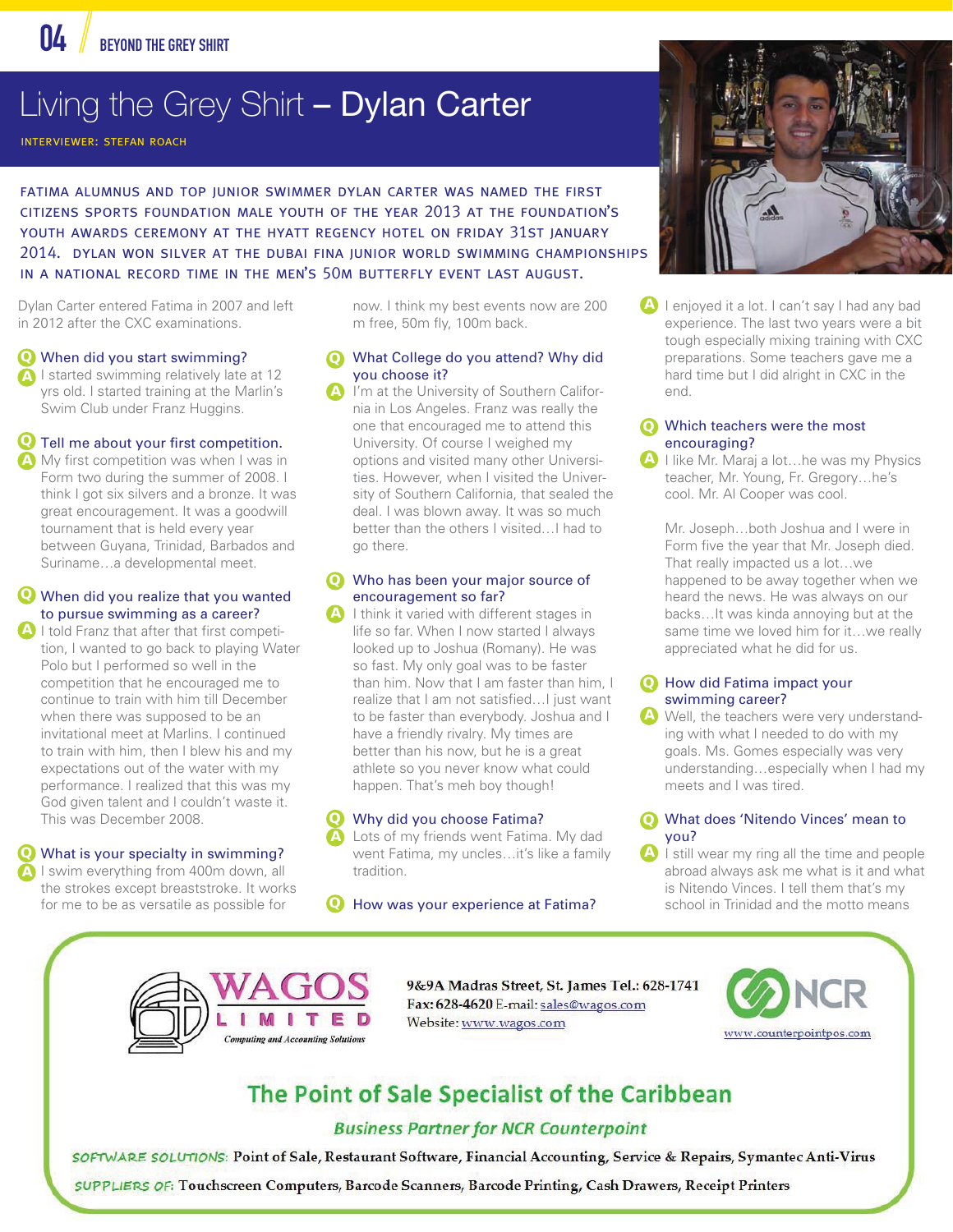



 'by striving you shall conquer'. I live that everyday. Nothing comes without hard work.

#### Tell me about some of your notable swimming achievements? **Q A**

 I swam in the US Junior Nationals in Greensboro, North Carolina recently and I swam a really fast 200m freestyle which put me fourth in the U.S. in terms of collegiate athletes. I'm really proud of that now. I'm usually proudest of my most recent achievements because it is a constant uphill battle.

 I'm also very proud of my 50m fly in the Junior World Championship. I don't like to stress on it because it is not an Olympic event but it is still a world event and I'm the second fastest in the world in Junior 50m fly.

### **Q** I see you have a ton of trophies in that case behind you. Do you have a favourite award?

 Ahh…right now it's probably the National Spirit of Sports Awards' Junior Sportsman of the Year 2013. I don't really study trophies much, but I love that one. It kinda represents everything I have won and worked hard for. **A**

#### What is your dream? **Q**

 To be the fastest in the world. I want an Olympic gold. That's what I'm working towards. **A**

#### Describe your training schedule. **Q**

 Over the summer, we go hard. Get up in the morning at around 7.15. Go to the pool at 7.30. Swim 7.30 to 9.30 and Gym from about 10 to about 11.30/12. Sometimes I'll get home at about 12.15pm, and then it's back out for afternoon training at 4pm. Joshua lived with me in Florida over the summer 2013 for a couple of weeks so it was helpful having him there to train together. It was tough but we got through it together. **A**

#### What is life after swimming? **Q**

 Well, that is the reason I am in University. I hope to graduate from University, make some pro dollars (endorsements) after swimming if possible. If not, at least I'll have a degree (Sciences) from a prestigious University where I can get a job and live a normal life.

#### Who is your role model? **Q**

 My dad. He is an athlete as well and was an athlete when he was younger. He used to tell me a lot about my sport and things I should do when I was younger about training and I always argued with him. What could he possible know about what he was talking about? But now looking back, I realize how knowledgeable he is. He knows so much about swimming. He does so much research for me to advise me and it is all out of love for the sport and me. He always works so hard for his family.

#### Have you ever felt pressured? **Q**

 No, not at all. My family is so great about that and I know they would love me no matter what. If I decided today that I never wanted to swim again, it would be no big deal.

#### Describe your plans from the next five years. **Q**

 Right now, I'm just focusing on school. I have NCAA in March. I have Commonwealth Games, Pan Pacs, Youth Olympics coming. I plan to be in school the next four to five years and that's basically it. Hopefully I can make it to the next Olympics.

### What is Trinidad and Tobago's **Q** Swimming Industry missing?

 I think it is a drive in the youth itself. You see a couple of kids who are really driven and hardworking but swimming is a sport you need the talent and need to be continuously hardworking. We have the talent for sure. No question about that, but when the kids reach around 14 and 15 years, they don't want to train anymore and put in the necessary hours. All they want to do is lime and get boyfriend and girlfriend after that. I think that's just the problem. It may just be the mentality of the island. There are the pros and cons of being a laid back place. We are generally happy people but nobody wants to get anything done.

### Have you gotten a lot of external **Q** support for your swimming career so far, such as from the Government or through other organizations?

 No, my entire journey from 12 and up has mainly been my parents supporting. Only

of recently, the Government may lend a hand. I think the Sport Company is heading in the right direction though. I heard some of the plans from the Minister and I think they are putting a lot of things in place especially in preparation for Rio.

#### How do you prepare yourself mentally for a race? **Q**

 Sports in general is such a mental game and I can't stress it enough to young athletes. I didn't believe it myself when I was younger. I thought that made no difference…I was always like "What are you talking about Dad?" But it really is so important. Before races, you have to get in the zone and replay the race in your head over and over not only the perfect race but be prepared for anything that could happen. What would you do if something went wrong? What would I do if when I dive in, my goggles fell off? So I rehearse everything in my mind. I think that's what being a good athlete is about…it's about being able to adjust to different circumstances…it's not just about being strong and fast, it's about being able to compete now.

#### What is your favourite memory from Fatima? **Q**

 I have so many. I think graduation maybe. That was a really special night just seeing everyone you spent the last five years with looking sharp in their suits. Remembering how they were in Form One and seeing how everyone has matured. I love all of my classmates and keep in contact with them.

#### What do you carry from Fatima into University? **Q**

 The school motto. By striving you shall conquer. You are not going to achieve anything without hard work. That is what was instilled in me from Fatima. You know…that is what I am going to do… work hard!

### Any closing comments?

**Q**

 Ahhh…Big up Ms. Duff! Big up Ms. Clarke! Big up Fr. Gregory! Oh…and the cleaning lady with the blonde hair…the blonde corn rows. I real miss you!

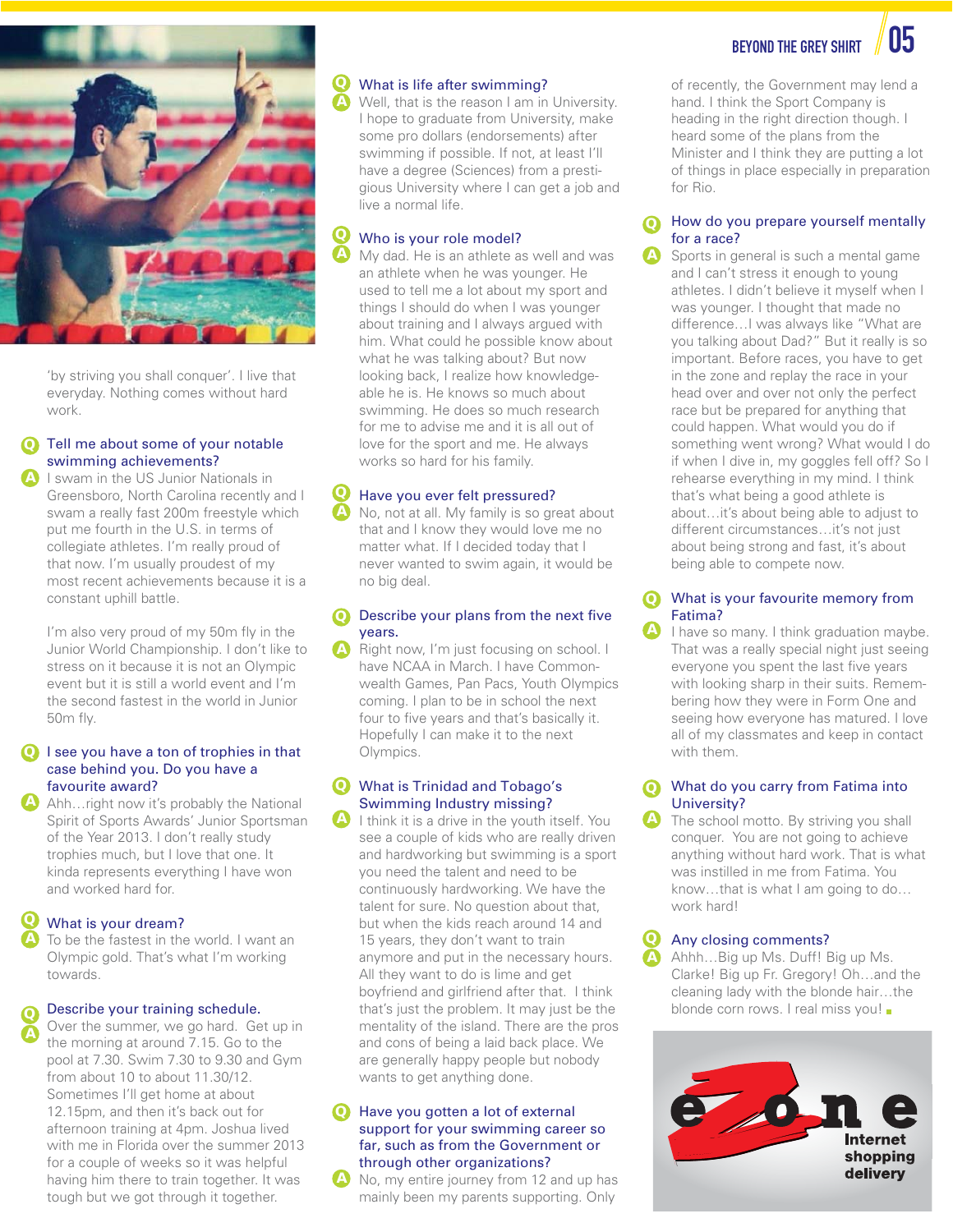Images from the Fatima 2014 All-Inclusive Carnival Fete, 'Reboot' held on Saturday 22nd February.

Visit the FOBA Facebook page or FOBA website for the full albums.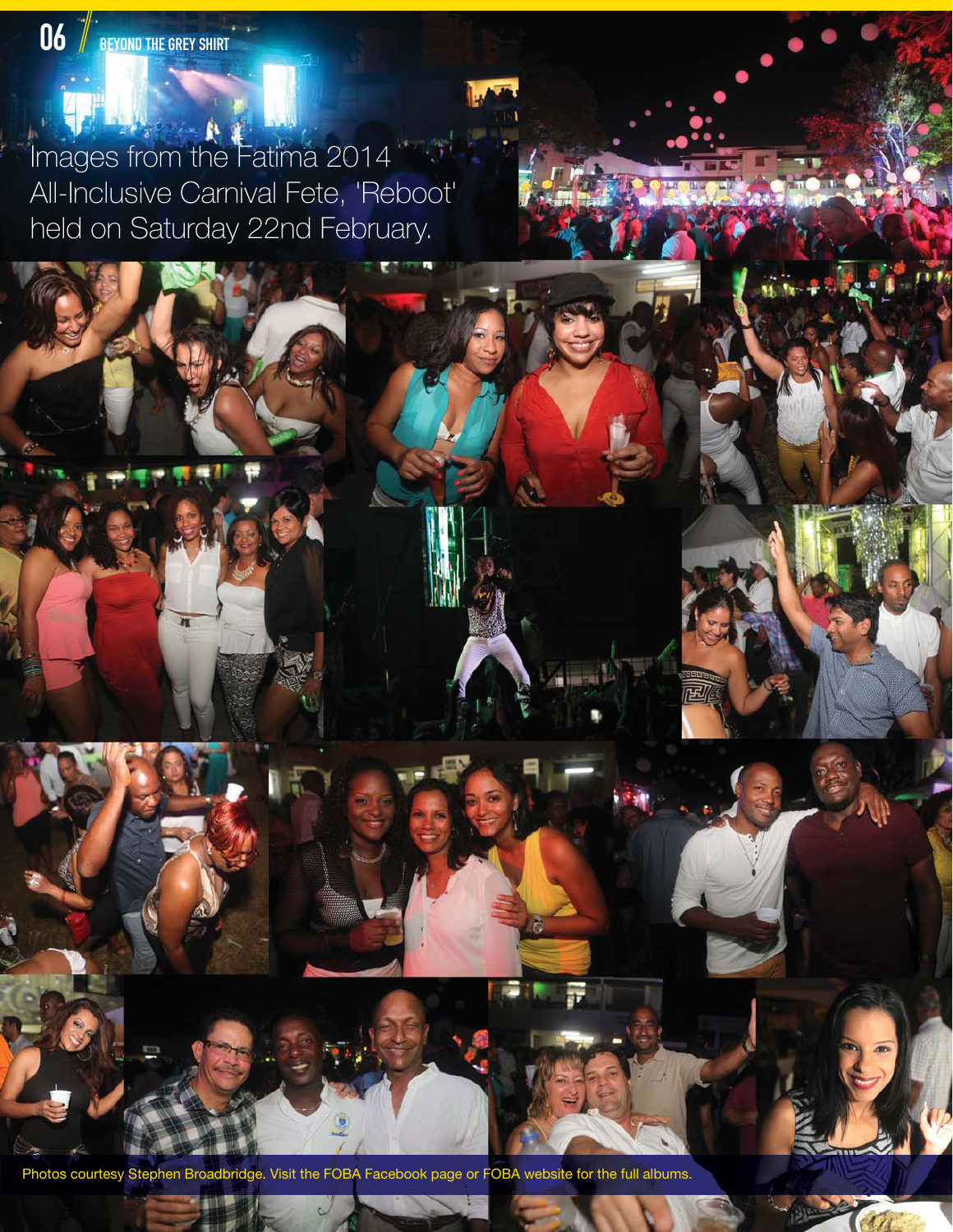## Memorium to Father Gerard "Farfs" Farfan, CSSp (passed away 28 January 2014 at the age of 83)

by foba historian, keith simpson

this morning we heard the sad news that father gerard farfan had died. father farfan made an invaluable/ indelible contribution to fatima college, where he was vice-principal, colleges' football, as an educator, and was a founding member of ttuta. he was also in charge of sports at the college and the senior dean of studies.

About two months ago, Roger Duprey - the captain of the College's first intercol team, Gally Cummings and I, had lunch with him at Spiritan house where he spent his last days. He was in good spirits but was constantly on oxygen. He recounted in detail the history of the Colleges league founded by himself in 1964, as he indicated that the colleges received no funding from the then TTFA. With the advent of the Colleges League, the colleges generated income from intercol games, and were given the opportunity to collect money at their games. Please note that in 1964 the admission to games was 10 cents and intercol matches 25 cents.

The money which Fatima College collected was used in the building of the pavilion together with sales of sugar cakes in the 50's, raffles and other fund raising events. With respect to TTUTA Father Farfan was very vocal on behalf of the cause, and marched, headed public meetings and would have gotten some push back from the order. He still stood up, and vociferously so for the cause of the teachers of Trinidad and Tobago, together with ex Principal Anthony Garcia. He also gave the stories of how Gally and Earl Fough managed to attend Fatima College and resulted in our first intercol victory, and the beginning of students wanting to attend Fatima through our football heroics.

Farfs made his mark in football, working towards the well being of the teachers well being and improved salaries and working conditions, and of course his belt - he was able to give a good four lashes.

May he rest in peace.  $\blacksquare$ 



Fr. Farfan with Kathy Garcia, ex-college secretary



Fr. Farfan with former West Indies cricketer, Brian Lara

## //////////////////////////////////////////////////////////////////////////////////////////////////////////////////////////////////////////////////////////////////////////////////////////////////////////////////////////// What's happening in Sports - 2014 Annual Distribution of Prizes

fatima's annual distribution of prizes & certificates for the academic year 2012-2013 was held on wednesday 15th jan 2014. below is the list of the proud fatima college students who represented trinidad and tobago in various disciplines.

## **CHESS**

## **Joshua Johnson**

CAC - Puerto Rico Pan Am Championships - Trinidad & Tobago Carifta Championship - Jamaica Caribbean Carnival - Trinidad & Tobago

## CRICKET

**Matthew Armstrong-Hollingsworth** ISCPL - India **Camillo Carimbocas** ISCPL - India

## CYCLING

**Risaan Best-Jiminez** Jnr Caribbean C'ships - Aruba

## **FOOTBALL**

**Leland Archer** CONCACAF U17 - Costa Rica, Columbia, Panama CFU - Trinidad **Brendon Creed** CONCACAF U17 - Costa Rica, Columbia, Panama CFU - Trinidad **D'eandre Villaroel** CONCACAF U17 - Costa Rica CFU - Trinidad

**Matthew Woo Ling** CONCACAF U17 - Costa Rica, Columbia

## GOLF

**Ryan Peters** Caribbean Jnr. C'ships - Cayman Islands

## **HOCKEY**

**Tariq Marcano** Pan Am Games - Mexico **Jordan Viera** Pan Am Games - Mexico

## **KARATE**

**Isaiah Colthrust**  Caribbean C'ships - Barbados **Isaac Cozier** IKD Caribbean - Barbados **Jesse Gonsalves** Pan Am Jnr C'ships - Barbados, Columbia, Mexico **Kristof West** 11th SKIF - Australia

## **MATHEMATICS**

**Michael Garcia** Euclid Mathematics - Trinidad

**Stephen Yearwood-Davidson** Euclid Mathematics - Trinidad Math Olympiad - Columbia

## PERFORMING ARTS

**Jahleel Gomez-Womack** World Championships - USA

## PUBLIC SPEAKING

**Kieron Basheer** GYLC - Europe **Johan Greene** GYLC - New York **Joshua Joseph** GYLC - New York

## RUGBY

**Adam Camacho** NACRA 'B' - Trinidad TTSRFU - Canada